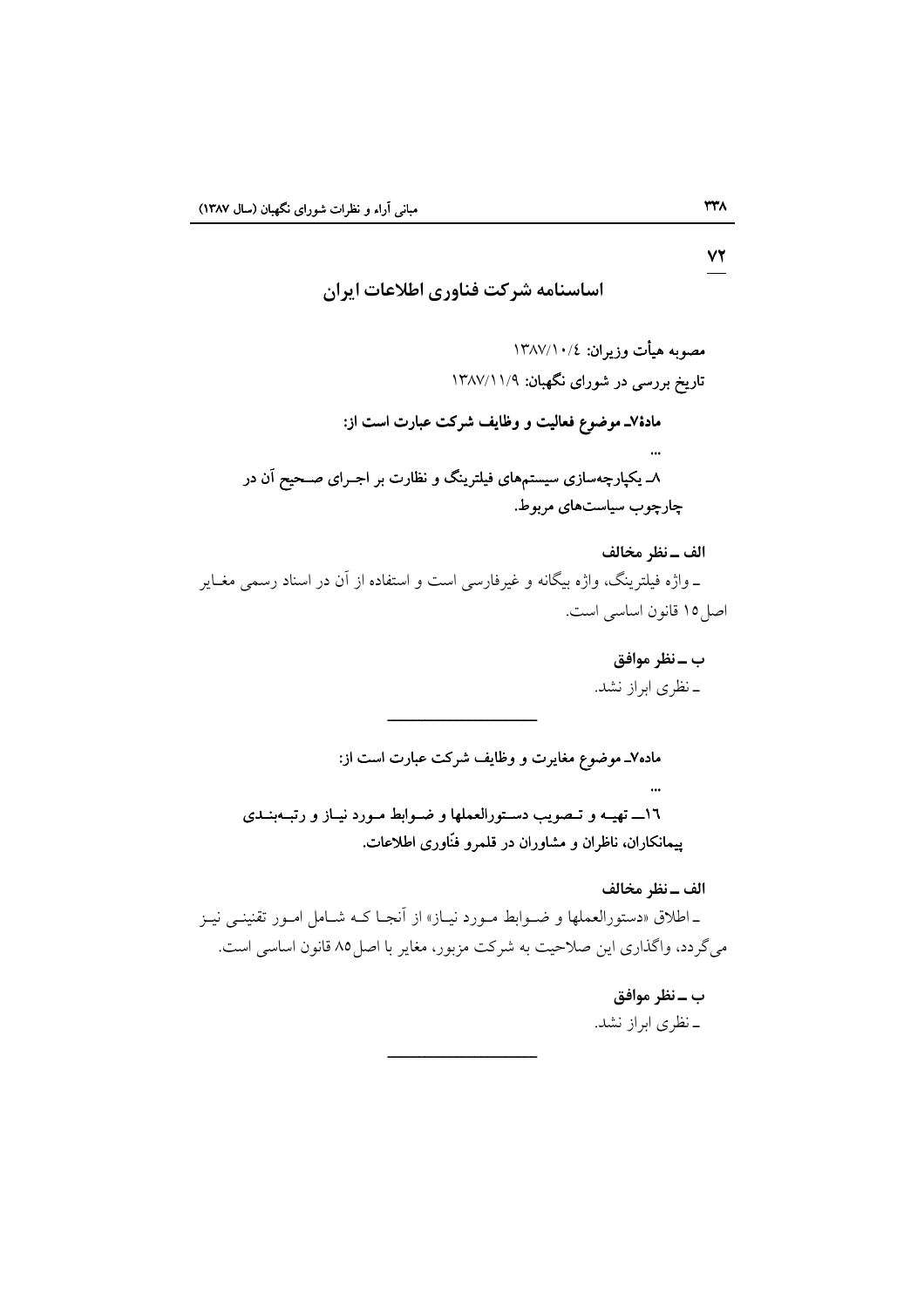الف \_نظر مخالف \_ از آنجا که اطلاق «رفع اختلاف» ممکن است شامل حل و فـصل دعـاوی موضـوع اصل١٥٦ گرديده و دخالت در امور قضايي باشد، اين بند داراي ابهام است.

ب ــ نظر موافق ـ با توجه به اینکه این بند شامل امور غیرقضایی مـیگـردد، اطــلاق «رفـع اخــتلاف» شامل امور مربوط به قوه قضائيه نبوده، فلذا فاقد ابهام يا مغايرت با قانون اساسي است.

مادهٔ۲۰ـ هیأتمدیره برای انجام هرگونه عملیات و معاملاتی که مربوط بــه موضوع فعاليت شركت بوده و اتخاذ تصميم درباره آنها در حيطه وظايف مجامع عمومی قرار نگرفته باشد با رعایت قوانین و مقررات مربــوط دارای اختیــارات کامل است. هیأتمدیره به ویژه دارای وظایف و اختیارات زیر میباشد:

٥ـ تصويب ضوابط مربــوط بــه مبادلــه اطلاعــات علمــي، فنــي، صـنعتي و بازرگانی در زمینههای مرتبط با فعالیت شرکت و مفاد این اساسنامه.

الف \_نظر مخالف \_اطلاق «تصویب ضوابط مربوط» از آنجا که شامل امور تقنینی نیز می گـردد، واگـذاری این صلاحیت به هیأت مدیره شرکت مزبور، مغایر با اصل ۸۵ قانون اساسی است.

> ب ـ نظر موافق ـ نظري ابراز نشد.

ماده۲۰ـ هیأتمدیره برای انجام هرگونه عملیات و معاملاتی که مربوط به موضوع فعالیت شرکت بوده و اتخاذ تصمیم دربـاره آنهـا در حیطـه وظـایف